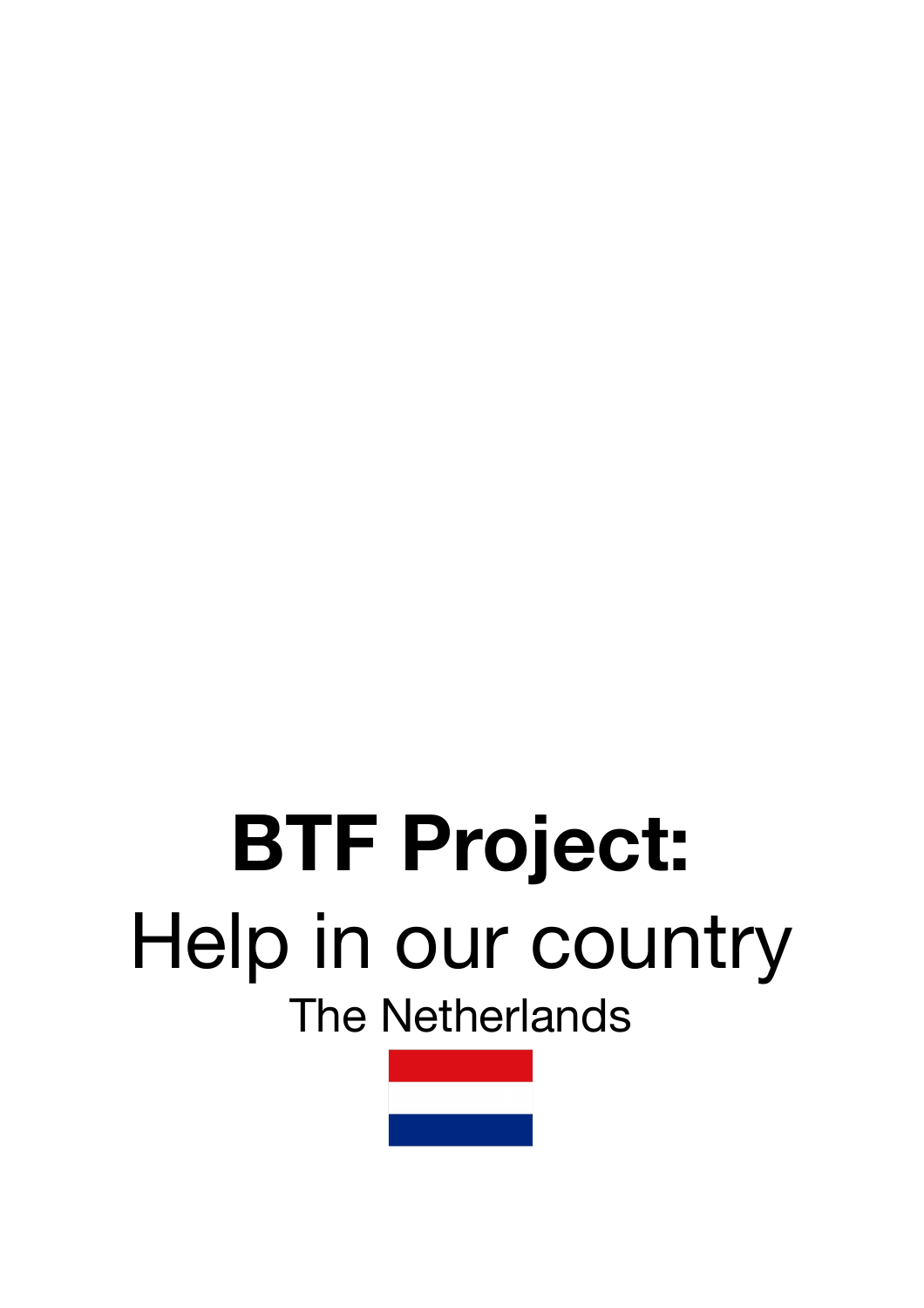# **Table of content:**

- Asylum seekers and refugees
- How to apply for asylum?: the 5 steps explained
- Detention centres

# **Asylum seekers and refugees**

There is a big difference between Asylum seekers and refugees and which resources the government gives them. Before we get into the things that they actually get the difference will be explained first.

- **Asylum seekers:** States are under international obligation to consider claims for asylum and not to immediately return asylum seekers to the countries they have fled from. The refugee convention states that they must be given access to fair and efficient asylum procedures and measures to ensure they live in dignity and safety while their claims are processed.
- **Refugees:** People who has fled armed conflict or persecution and who is recognised as needing of international protection because it is too dangerous for them to return home. Refugees should not be expelled or returned to situations where their lifes and freedom would be under threat. Once someone has been recognised as a refugee, they are supposed to be given access to social housing and welfare benefits and helped to find a job and integrate into society.

If you wish to come to the Netherlands for more than 90 days, you have to apply for a Provisional Residence permit and/or a residence permit at the Immigration- & Naturalisation Service in the Netherlands. all the refugees and asylum seekers have to sign up at the immigration department. If there is any possibility for an asylum seeker to return to his or her own country, they won't get an asylum and they can only stay for a short while, depending on the situation.

When refugees and/ or asylum seeker arrive they're sent to the National Admission Centre where they get a medical screening specifically focused on infective diseases. This screening is registered in a national medical file. So that when there are any health issues the Dutch doctors have the necessary information. Also there are financial differences. Asylum seekers don't pay for their health insurance because in general they don't have the supplies to do this they get a basic Dutch health insurance with small adjustments.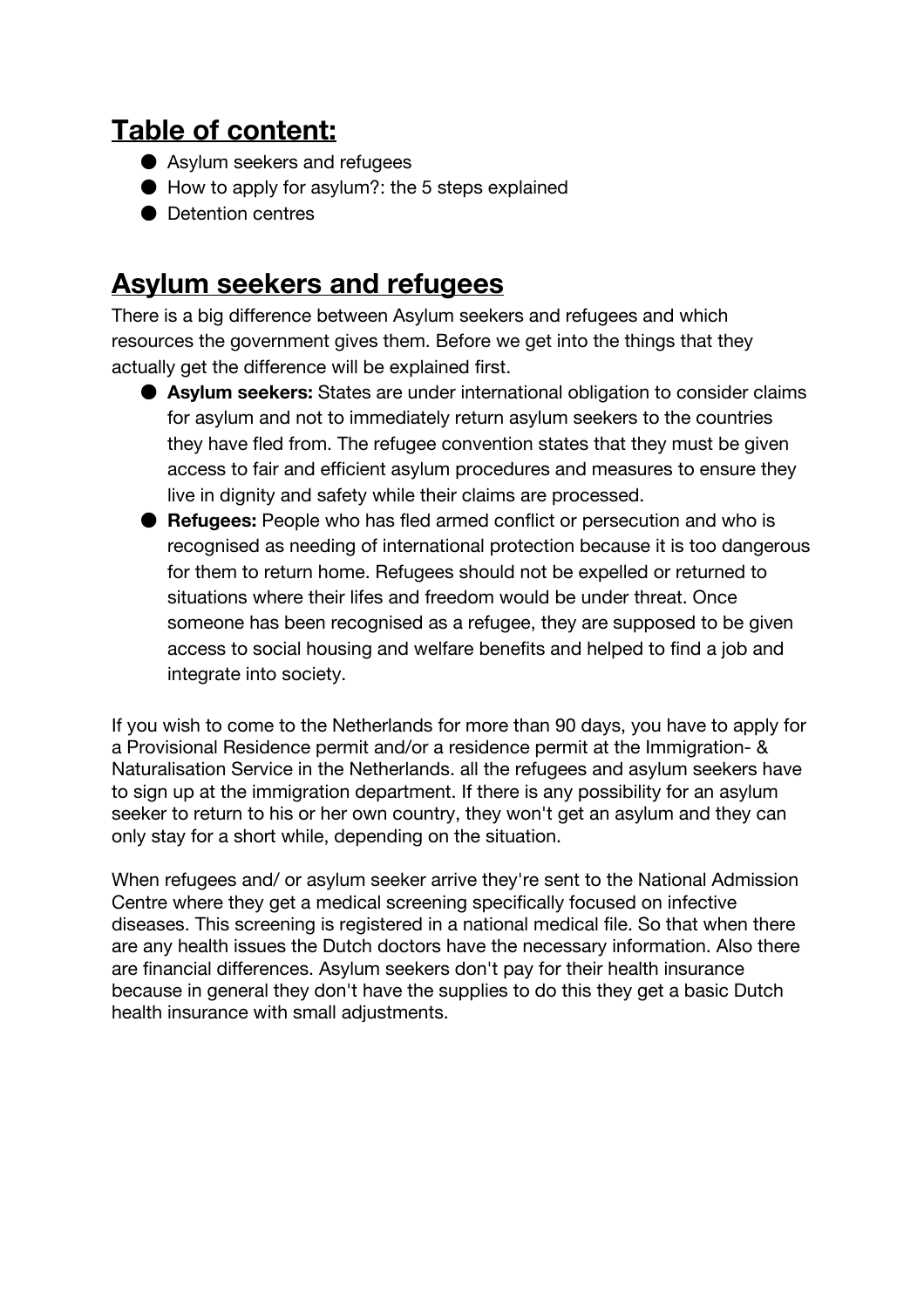# **How to apply for asylum?**

**the 5 steps explained**

- 1. To apply for asylum, you first have to report at the Aliens Police in Ter Apel. The Aliens Police will verify your identity and register your personal details. They will also search your clothing and baggage. In addition they will take your photo and fingerprints. You will be required to hand over your documents, such as your passport, any tickets or diplomas etc. for examination.
- 2. After you have registered in Ter Apel a rest and preparation period of at least six days will start. During this period you will be provided with information about the asylum procedure by the Dutch Council for Refugees. You will be assisted by a lawyer and an appointment will be made for you with a nurse for medical advice (who, if you wish, will examine you). If necessary, the nurse will refer you to a doctor for a more detailed medical examination.

During the rest and preparation period you will stay at a reception location in the vicinity of the IND office. There you are going to submit the application for asylum. **(The IND is a Dutch organisation regarding refugee and asylum seekers assessments)**

- 3. When the application is submitted the following steps will be taken:
	- a. The initial interview
	- b. The detailed interview
	- c. The intention
	- d. The decision
- 4. If the IND needs more time to complete the assessment, your application for asylum will be processed within the framework of the extended asylum procedure. This means that you will be transferred to a different reception location and that a decision will be taken within a maximum period of 6 months. This decision will, in principle, be taken based on the initial and the detailed interviews that have taken place in the general asylum procedure. It may, however, be that the IND will arrange another meeting with you during this period if there are any remaining questions.

The deadline for a decision can be extended for a maximum period of 6 months if further investigation is needed for the assessment of the application.

5. If the IND has granted you asylum, the IND will issue a temporary residence permit. In principle, this residence permit is valid for five years. This status entitles you to family reunification. Special conditions apply if you request their transfer within three months after you have acquired your asylum status.

When issued an asylum residence permit you must attend an integration course. You can now also perform paid work, on the residence document you will see your indication of work status. This employment status tells you are allowed to work in the Netherlands without the need for a work permit. You are entitled to accommodation, which will be arranged by the Central Agency for the Reception of Asylum Seekers. At your local municipality you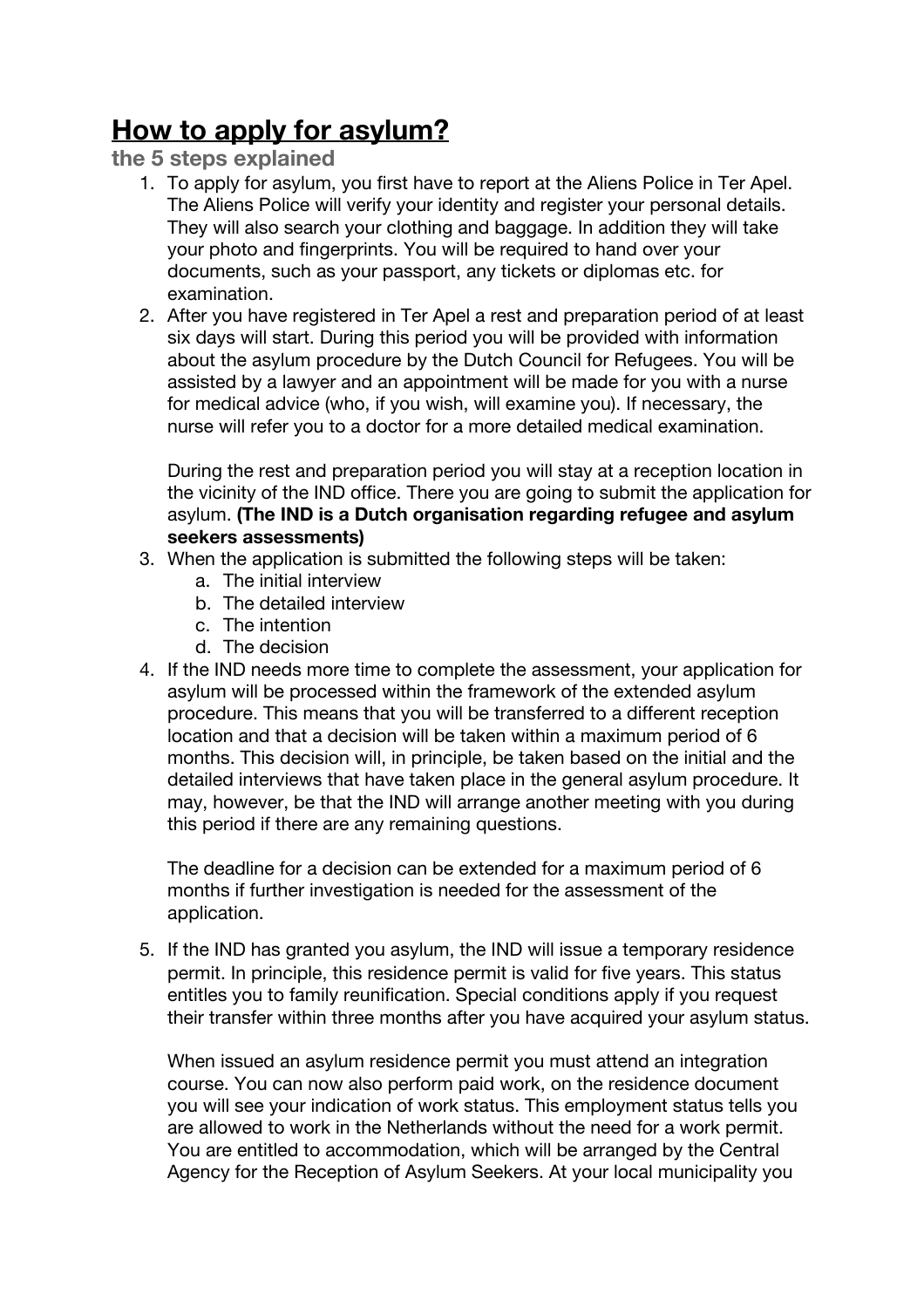can apply for a refugee or aliens passport (this passport then has the same validity as your residence permit).

You can apply for Dutch citizenship if you have lived in the Netherlands for at least five years based on a valid residence permit and you now have a permanent residence permit or another residence permit which is not temporary in nature. When this is done you are entitled to education.

If the IND does not grant you asylum, you can appeal against this decision or you need to leave the Netherlands (see appeal and departure from the Netherlands for more information).

# **Detention centres**

**Refugees who stay in an emergency shelter only get 3 meals a day and a place to sleep, asylum seekers in a detention centre who have started a procedure (step 1-4) on the other hand get a lot more and reside in a detention centre.**

### **Money**

Asylum seekers get a specific amount of money based on the size of the family which they came with. ( $\epsilon$  per week)

| Size of the family | Money per adult (18+) | Money per child (18-) |
|--------------------|-----------------------|-----------------------|
| 1 or 2 people      | €44,60                | €34,68                |
| 3 people           | €37,07                | €28,93                |
| 4 or more people   | €33,05                | €25,80                |

**Detention centre where asylum seekers don't get any meals**

#### **Detention centre where asylum seekers get 3 meals a day**

| Size of the family | Money per adult (18+) | Money per child (18-) |
|--------------------|-----------------------|-----------------------|
| 1 or 2 people      | €27,72                | €19,11                |
| 3 people           | €23,01                | €15,86                |
| 4 or more people   | €20,51                | €14,14                |

Asylum Seekers also get €12,95 per week to spend on clothing and other things. They get this money from the state's asylum seekers department and it's transferred to a bank account which they also got from the state. If an asylum seeker has his own capital he gets less money from the state as they give this money to them to buy things like a bed, couch, fridge and a table.